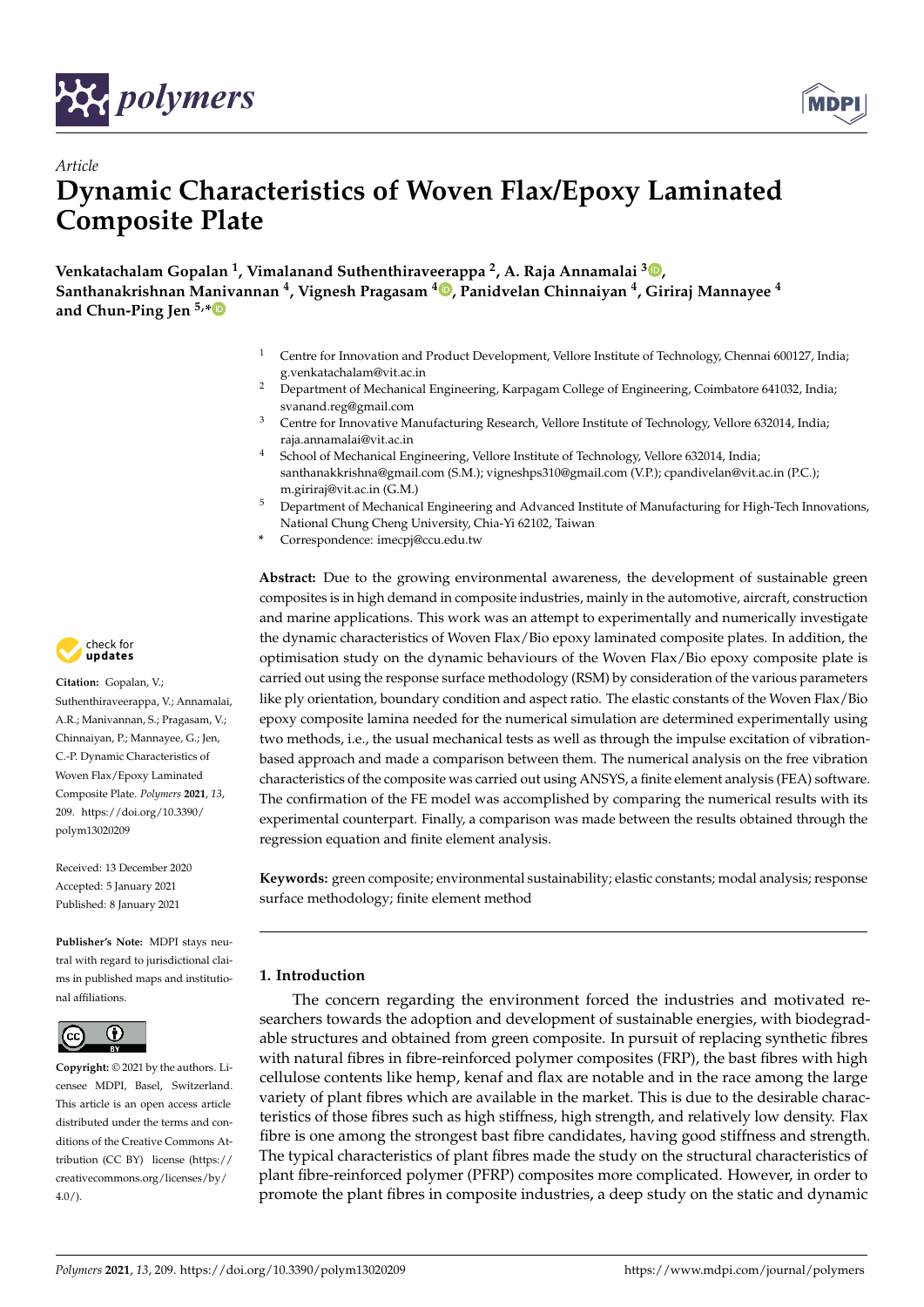performances of plant fibre-fortified composites is desirable. Crawley [1] determined the mode shapes and natural frequencies of a number of graphite/epoxy and graphite/epoxy– aluminium plates and shells experimentally and those results were compared with the results of numerical analysis. Chakraborty et al. [2] investigated a combined numerical and experimental study of the free vibration of glass fibre reinforced composites (GFRP) laminated composite plate. Experimental modal testing was conducted to determine the natural frequency and the results were compared with the numerical results (FEM). Bismarck et al. [3] discussed the life cycle of green composites, biodegradable plastics, adhesives and blends and many other industrial products obtained from renewable resources from its development to the disposal with the help of a case study.

Yan [4] investigated the compressive, impact, in-plane shear performances and dynamic behaviours of flax/linen fabric fortified epoxy composites and identified that the alkali treatment on fibres enhanced the various mechanical characteristics such as compressive modulus and compressive strength, shear modulus and in-plane shear behaviour and specific impact strength behaviour of both flax/linen epoxy composites. Prabhakaran et al. [5] studied the vibration damping and sound absorption properties of flax fibre-fortified composites and compared the same with glass fibre-fortified composites. The results from the experimental study of sound absorption reveals that the flax fibre fortified composite's sound absorption coefficient s has 25 and 21.42% more than that of glass fibre fortified composites at a lower frequency level (100 Hz) and higher frequency level (2000 Hz), respectively. In addition, results from the vibration study depicts that the flax fibre-fortified composites have 51.03% superior vibration damping than the glass fibre fortified composites.

Abdellaoui et al. [6] examined the effects of fibre directions and the number of layers on the mechanical properties of laminated jute fibre/epoxy resin composite made using the compression system. The results illustrate a certain difference among the measured and predicted modulus (shear modulus, Young modulus, Poisson coefficient). It was concluded that the difference between the experimental and calculated results were due to the presumption of perfect adhesion between fibre and matrix. It was also observed that the adoption of various staking orientations shrunk the anisotropic character of the obtained composites. Triki et al. [7] studied the dielectric characteristics of woven flax fibre-reinforced epoxy composite and found that the adhesion of fibres/matrix highly depends on the cleaning process of the fabric. Sodoke et al. [8] evaluated flax/epoxy composite's Young's modulus by performing a non-destructive acoustic impulse method and compared it with the flax/epoxy composite's Young's modulus obtained from the destructive mechanical testing such as the tensile and bending tests. Additionally, the fuzzy logic model was used to reconcile the different elastic moduli of a composite and it adapts simultaneously both the mean and deviation values of various testing methods.

Bensadoun et al. [9] investigated the fatigue performance of flax fibre composites and in which the (tension–tension mode) fatigue performance of various flax fibre composites made of six textile architectures, one random mat and two laminate configurations were examined. It was found that the fibre architecture has a major impact on the fatigue behaviour of flax fibre composites, where the higher modulus and static strength combinations deliver the best fatigue characteristics. Daoud et al. [10] performed the experimental and numerical studies on the dynamic properties of unidirectional flax fibre-fortified composites to determine the natural frequencies and loss factors. Saidane et al. [11] investigated the diffusion kinetic and tensile mechanical characteristics of the unaged and aged hybrid fibre (flax and glass) composites and it was determined that the moisture resistance of the hybrid fibre laminates was improved by reducing the water absorption and the diffusion coefficient as well as the thickness swelling.

Rajesh and Pitchaimani [12] explored the free vibration and buckling behaviours of the natural fibre-reinforced composite beam experimentally under axial compression. Experimentally computed critical buckling load was compared with numerical results based on finite element analysis. It was determined that the increasing number of layers increased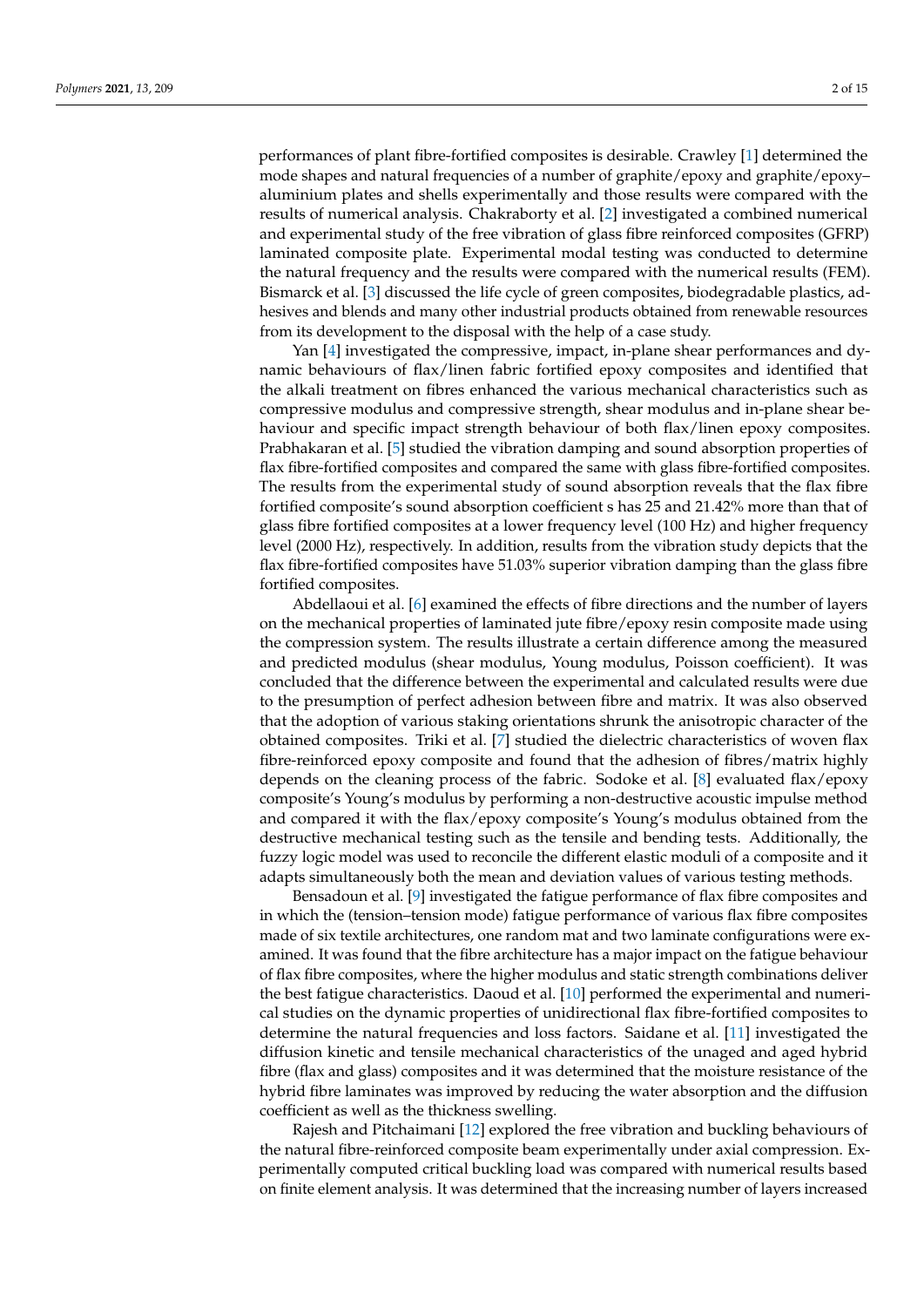the buckling strength of the composite laminate and we also observed that the weaving construction of a woven fabric dominates the critical buckling load in which the basket type weaving model gives better buckling strength. Rajesh and Pitchaimani [13] investigated the influence of the weaving pattern of plant fibre yarns such as conventional twisted straight yarn and braided yarn and also the fibre yarn orientation on the mechanical behaviour such as tensile, impact and flexural properties. The results revealed that composite made of the woven fabric with braided jute yarn shows better mechanical properties than that of composite made with other fabric having a conventional weaving pattern. It was also found that the composite made of the woven braided fabric exhibits better mechanical properties than that of randomly oriented short fibre-reinforced composite. Kumar and Yadav [14] carried out an experimental investigation on solar-powered composite desiccant cooling system in which the composite desiccant bed heat exchanger was made using iron mesh and jute layer impregnated with calcium chloride solution.

Torres et al. [15] analysed the statistical facet of the mechanical behaviours of quite a few natural fibre-fortified composites. The variability of strength, failure strain and elastic modulus via the coefficient of variation (CV) was assessed. Their results showed that the variability of lengthy natural fibre-fortified composites was equivalent to that of carbon fibre-fortified composites fabricated with a comparable process. In addition, their results indicated that long fibre composites have lesser scatter than short fibre composites. Most importantly, they observed that the variability of lengthy natural fibre composites was considerably lower to that of one observed in previous investigations of single natural fibres. Suthenthiraveerappa and Gopalan [16] developed a combined model of laminate analogy and the Halphin–Tsai approach to evaluate the elastic constants of plant fibre fortified polymer composite (PFRP) in which the porosities concorded with plant fibre-fortified composites and the transversely isotropic material behaviour of plant fibre was considered. Kureemun et al. [17] explored the performance enhancement of natural fibre-reinforced composites through the hybridization of carbon and flax fibres. Kumar [18] explored the usage and cooling potential of (coir) coconut fibre-reinforced composite with aluminium reflector as a passive cooling roof in the hot arid region experimentally and also carried out a comparative study with the base case of a standard roof in arid regions.

Gopalan et al. [19] studied the numerical and experimental investigations on the free vibration behaviours of plant fibre-fortified polymer laminated composite plates wherein the experimentally obtained composite lamina elastic constants were used for the numerical simulation based on hierarchical finite element method. Mahmoudi et al. [20] performed the experimental and numerical investigations on the damping characteristics of flax fibrereinforced epoxy laminated composites and found that the modal damping was higher when the flax fibre ply orientation was oriented at 90°. Suthenthiraveerappa et al. [21] numerically and experimentally investigated the dynamic characteristics of the thicknesstapered plant fibre-reinforced polymer laminated composite plates. To perform a numerical simulation using the developed higher-order shear deformation theory-based h-p finite element model, the elastic constants were determined using a new theoretical approach especially for the plant fibre-fortified polymer laminated composites. In addition, various parametric studies are carried out using the FE model by considering the different parameters like ply orientation, aspect ratio and number of layers.

Dhakal and Sain [22] addressed the tensile characteristics of hybrid fibre (carbon and flax)-reinforced polymer laminated composites and also made a comparative study between the carbon/flax/epoxy, plain flax/epoxy and plain carbon/epoxy laminated composites. Megahed et al. [23] explored the optimal design of hybrid carbon/flax/epoxy laminated beam by performing the modal analysis in order to minimize its weight and cost. Kamaraj et al. [24] investigated the influence of graphene on the physical and mechanical characteristics of flax fibre-reinforced epoxy composites and identified that the flame retardant and water absorption of composite increases when the graphene content increases but the tensile and flexural strengths of composite increases only up to 0.1% of graphene.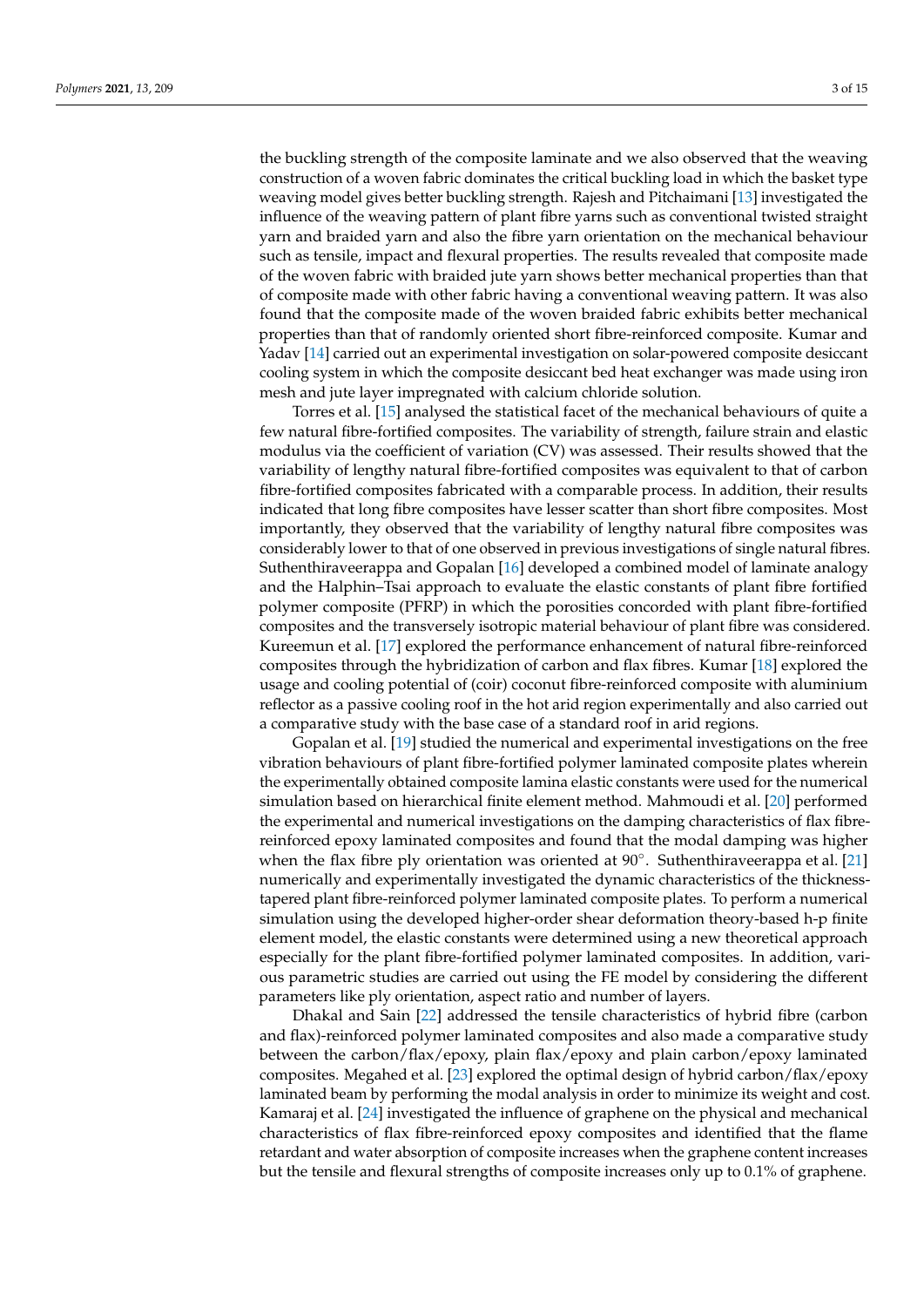Although numerous research works investigated the plant fibre-fortified polymer laminated composites (PFRP), it was found that very few studies reported the dynamic characteristics of PFRP composite structures through the experimental and numerical approach. For the numerical investigations on the dynamic behaviours of laminated PFRP composite structure, the PFRP composite lamina's elastic constants are necessary. However, according to the investigator's literature review, they has not been well-explored. In addition, the evaluation of PFRP composite's elastic constants with the impulse excitation of the vibration-based approach is not extensively reported.

In this work, numerical and experimental investigations were performed to carry out the free vibration analysis of woven Flax/Bio epoxy (WFBE) composite plates. In order to perform the vibration analysis using the numerical approach, the elastic constants are determined via usual mechanical tests and the impulse excitation of vibration-based approach. The experimental modal tests are carried out and the results are compared with that of numerical analysis for a few samples. Then, the optimisation study was performed to determine the influence of different parameters such as boundary condition, ply orientation and aspect ratio on the dynamic characteristics of WFBE composite plates. The deviation is calculated among the results obtained through the regression equation and finite element analysis.

#### **2. Materials and Preparation of Composites**

In this study, the supersap clear laminating epoxy resin (CLR) along with the fast hardener was procured from Entropy Resins, Kandel, Germany and the plain woven flax fibre fabric was procured from Bcomp, CH-1700 Fribourg, Switzerland. The prescribed mixing ratio of the clear laminating epoxy resin and the fast hardener was 2:1. As the composition of clear laminating epoxy resin contains bio-based content, it can also be named bio epoxy resin. Flax fibre is not suitable for harvesting in India and hence it is imported.

The WFBE composite was fabricated by means of the vacuum bagging technique. The composite plates are concocted for different purposes such as to identify the mechanical behaviours of composites experimentally and to carry the modal testing on the laminated WFBE composite plate. Initially the moisture content present in woven flax fabrics is removed by placing them in the hot air oven at a temperature of 50  $\degree$ C for 10 h. This elimination of moisture content in flax fibre will enhance the adhesion of bio epoxy and flax fibre. Once the bio epoxy resin and the hardener are mixed, the usual procedure of hand layup method for preparing the laminated composite was followed. For the elastic constant measurements and vibration testing, all the woven fabrics were aligned in  $0°$ orientation during the composite fabrication. It is well known that the woven flax fabric absorbs more resin; stringent fabrication procedures are followed to reduce the volume fraction of the matrix. The laminated composite was post cured for 4 h at 90  $^{\circ}$ C after it was fabricated using the hand layup method. The composite plate fabricated for the modal analysis consists of 8 layers. Both the green materials such as the flax fibre and the bio epoxy resin have good bio degradability and hence the composite fabricated also has good bio degradability. The WFBE composite can be termed as "green composite" as both the flax fibre and the bio epoxy resin are green materials.

#### **3. Response Surface Methodology (RSM)**

The optimization study was carried out using the response surface methodology (RSM) which is one of the powerful optimization tools in the resource of statistical design of experiments (DOE). Table 1 shows the three parameters and three levels in each parameter implemented in the RSM. The various combinations of the RSM model obtained using the MINITAB software to carry out the vibration analysis are shown in Table 2.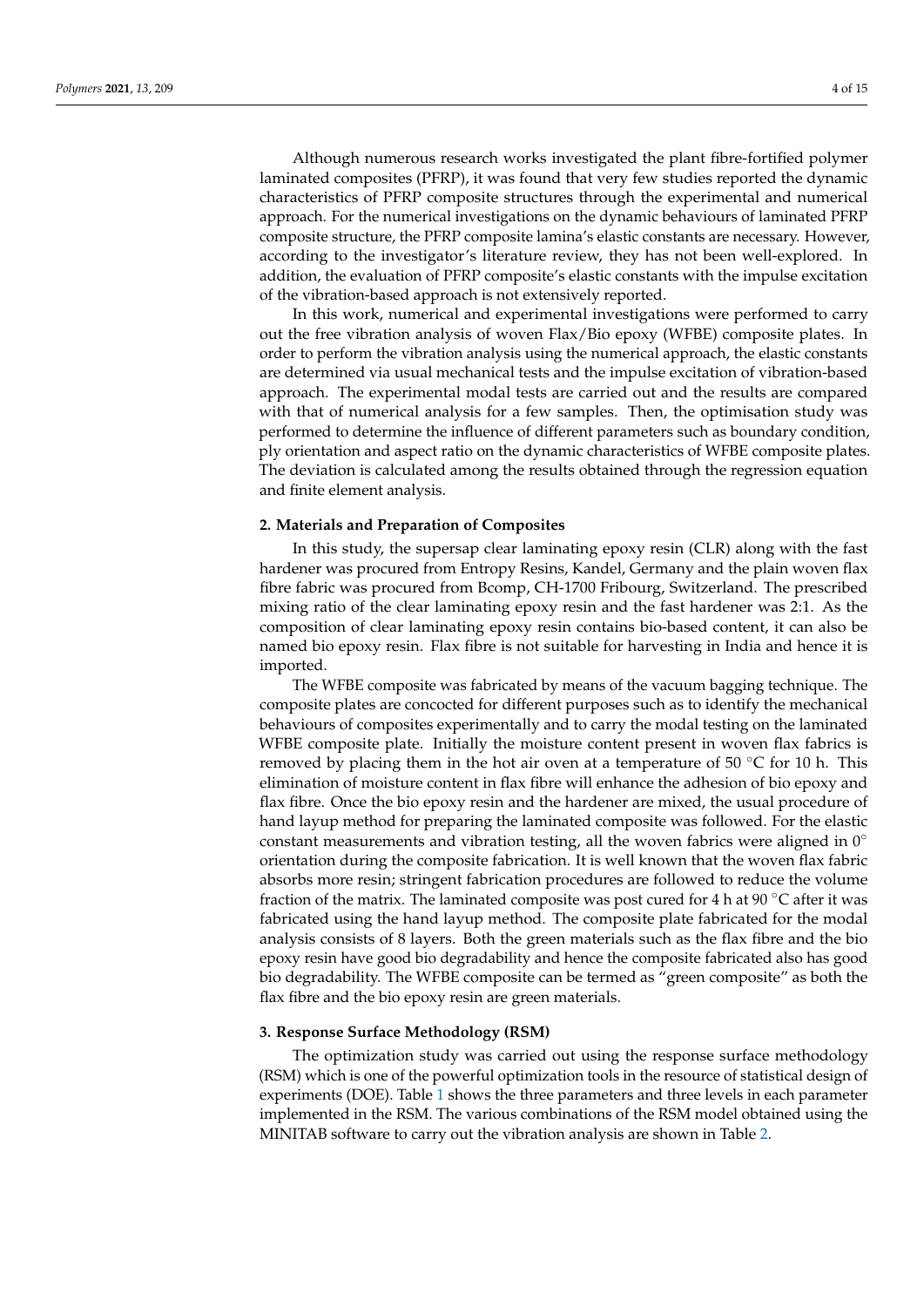| Sl.no. | Parameter                | Levels                                                                                                         |
|--------|--------------------------|----------------------------------------------------------------------------------------------------------------|
|        | Boundary conditions (X1) | (CCCC) clamped/clamped/clamped/clamped,<br>(CFCF) clamped/free/clamped/free, (CFFF)<br>clamped/free/free/free. |
|        | Ply orientation $(X2)$   | $0^{\circ}$ , 30 $^{\circ}$ , 45 $^{\circ}$                                                                    |
|        | Aspect ratio $(X3)$      | 0.5, 1, 1.5                                                                                                    |

**Table 1.** Three parameters and its three levels.

**Table 2.** Various combinations used for vibration analysis.

| Sl.no          |                  | <b>Boundary Condition (X1)</b> |                  | Ply Orientation (X2) |                  | <b>Aspect Ratio (X3)</b> |  |  |
|----------------|------------------|--------------------------------|------------------|----------------------|------------------|--------------------------|--|--|
|                | Coded            | Uncoded                        | Coded            | Uncoded              | Coded            | Uncoded                  |  |  |
| $\mathbf{1}$   | $-1$             | CCCC                           | $\boldsymbol{0}$ | $30^\circ$           | $\boldsymbol{0}$ | $\mathbf{1}$             |  |  |
| $\overline{2}$ | $-1$             | CCCC                           | $\mathbf{0}$     | $30^\circ$           | $\mathbf{0}$     | $\mathbf{1}$             |  |  |
| 3              | $\boldsymbol{0}$ | <b>CFCF</b>                    | 1                | $45^{\circ}$         | $-1$             | 0.5                      |  |  |
| $\overline{4}$ | $-1$             | CCCC                           | $\mathbf{0}$     | $30^\circ$           | $-1$             | 0.5                      |  |  |
| 5              | $\mathbf{1}$     | <b>CFFF</b>                    | $-1$             | $0^{\circ}$          | $\mathbf{1}$     | 1.5                      |  |  |
| 6              | $\boldsymbol{0}$ | <b>CFCF</b>                    | $-1$             | $0^{\circ}$          | $1\,$            | 1.5                      |  |  |
| 7              | $\mathbf{1}$     | <b>CFFF</b>                    | $\boldsymbol{0}$ | $30^\circ$           | $\boldsymbol{0}$ | $\mathbf{1}$             |  |  |
| 8              | $\theta$         | <b>CFCF</b>                    | $\mathbf{1}$     | $45^\circ$           | $1\,$            | 1.5                      |  |  |
| $\mathbf{9}$   | $\mathbf{1}$     | <b>CFFF</b>                    | $\boldsymbol{0}$ | $30^\circ$           | $\boldsymbol{0}$ | $\mathbf{1}$             |  |  |
| 10             | $\boldsymbol{0}$ | <b>CFCF</b>                    | $-1$             | $0^{\circ}$          | $-1$             | 0.5                      |  |  |
| 11             | $-1$             | CCCC                           | $-1$             | $0^{\circ}$          | $\boldsymbol{0}$ | $\mathbf{1}$             |  |  |
| 12             | $\mathbf{1}$     | <b>CFFF</b>                    | $\mathbf{1}$     | $45^\circ$           | $\,1\,$          | 1.5                      |  |  |
| 13             | $-1\,$           | CCCC                           | $\boldsymbol{0}$ | $30^\circ$           | $\boldsymbol{0}$ | $\mathbf{1}$             |  |  |
| $14\,$         | $-1$             | CCCC                           | $\mathbf{1}$     | $45^{\circ}$         | $\boldsymbol{0}$ | $\mathbf{1}$             |  |  |
| 15             | $\mathbf{1}$     | <b>CFFF</b>                    | $-1$             | $0^{\circ}$          | $-1$             | 0.5                      |  |  |
| 16             | $\mathbf{1}$     | <b>CFFF</b>                    | $\mathbf{1}$     | $45^{\circ}$         | $-1\,$           | 0.5                      |  |  |
| 17             | $-1$             | CCCC                           | $\mathbf{0}$     | $30^\circ$           | $\boldsymbol{0}$ | $\mathbf{1}$             |  |  |
| 18             | $-1$             | CCCC                           | $\mathbf{0}$     | $30^\circ$           | $\boldsymbol{0}$ | $\mathbf{1}$             |  |  |
| 19             | $\boldsymbol{0}$ | <b>CFCF</b>                    | $\boldsymbol{0}$ | $30^\circ$           | $\boldsymbol{0}$ | $\mathbf{1}$             |  |  |
| 20             | $-1$             | CCCC                           | $\mathbf{0}$     | $30^\circ$           | $\mathbf{1}$     | 1.5                      |  |  |

With respect to Table 2, the combinations are selected for modal analysis (experimental and finite element simulation). The combination for determining the elastic constants of lamina needed for the finite element simulation are selected according to that.

#### **4. Evaluation of Elastic Constants of Woven Flax/Bio Epoxy Lamina**

### *4.1. Tensile and Flexural Tests*

The tensile and flexural characteristics of WFBE composite were determined using the respective standards such as ASTM D3039 and ASTM D790. The specimens were fabricated according to the respective ASTM standards. In the flexural test (three-point bending test), the specimen dimensions were decided according to the (L/d) length: thickness ratio of 32:1. Both the tensile and flexural tests were conducted using INSTRON 8801 (Instron, Norwood, MA, USA). From the tensile test, the tensile behaviours such as ultimate tensile strength and Young's modulus in the warp and weft directions of composites were determined. The flexural behaviours of composite such as the ultimate flexural strength and flexural modulus were determined from the flexural test.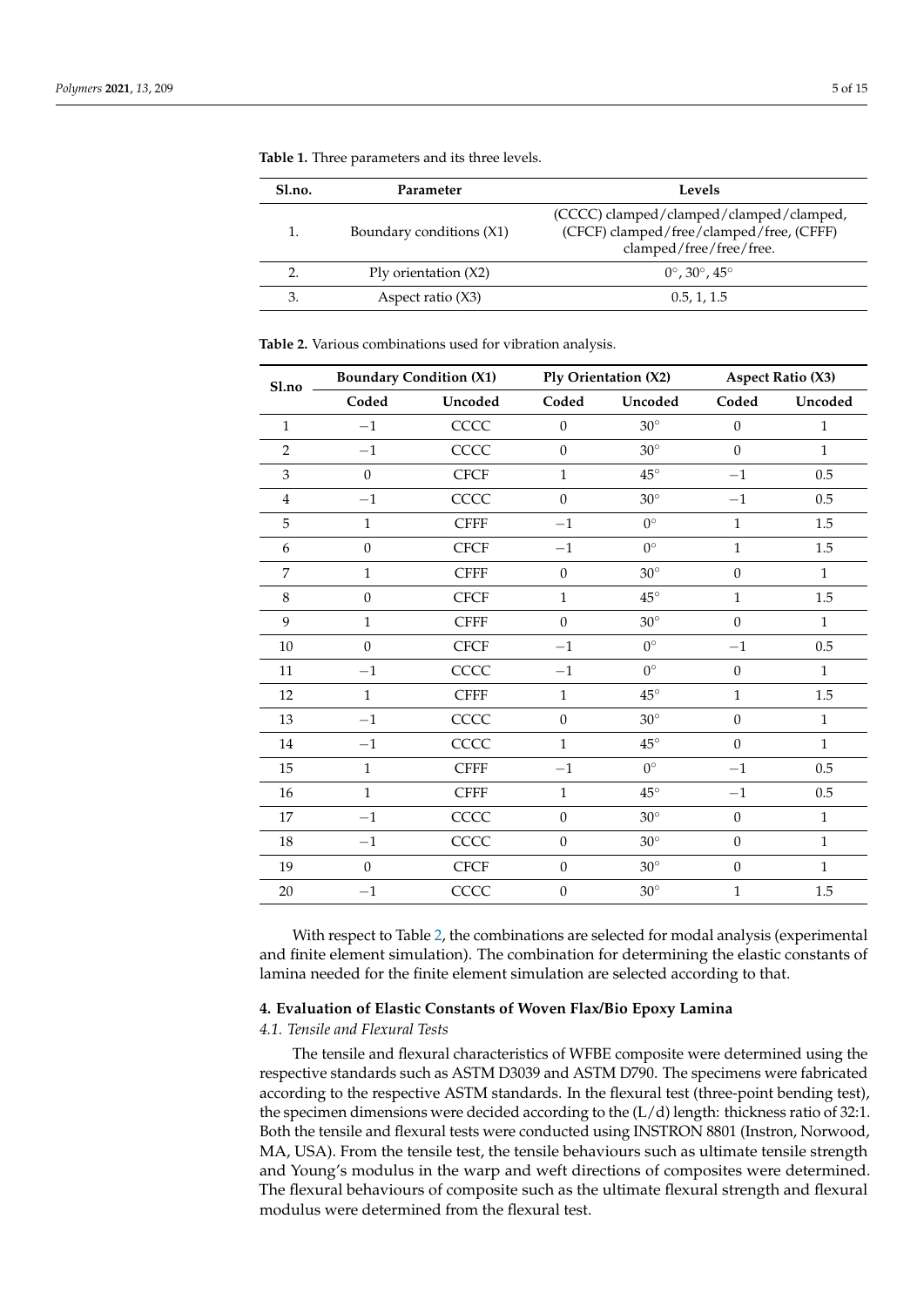### *4.2. Impulse Excitation of Vibration*

In this effort, the elastic constants were evaluated through the vibration-based approach, namely the impulse excitation of vibration method. The ASTM standard followed for this method was ASTM E1876. The DEWESOFT 7.11 software, Impulse Force Hammer, Miniature Accelerometer, Multi (4) Channel Data Acquisition System, and the fixtures for determining the flexural and torsional frequencies were used to carry out this testing. The fundamental resonant frequency of test specimens of suitable geometry was determined by exciting them with a miniature impulse hammer and a miniature accelerometer to sense the accelerations of the specimen. These acceleration signals are transformed into frequency–response function by means of the multi (4) channel data acquisition system. The flexural and torsional fundamental resonant frequencies of the transverse vibration are estimated by selecting the appropriate specimen supports, signal pick-up points and impulse locations from the ASTM standard. With the help of the appropriate fundamental resonant frequencies, the mass of the specimen and dimensions by using the formulas given in the ASTM standard, the dynamic shear modulus, dynamic Young's modulus, and Poisson's ratio are calculated. The dynamic shear modulus and dynamic Young's modulus were estimated using the torsional and flexural resonant frequencies, respectively, which were further used to compute the Poisson's ratio. The dimensions of the sample were followed as per ASTM E1876 and those samples used for testing are shown in Figure 1. The experimental setups used for the determination of flexural and torsional resonant frequencies are shown in Figures 2 and 3.



**Figure 1.** Samples used for the impulsive excitation of vibration.



**Figure 2.** Experimental setup for the fundamental flexure frequency.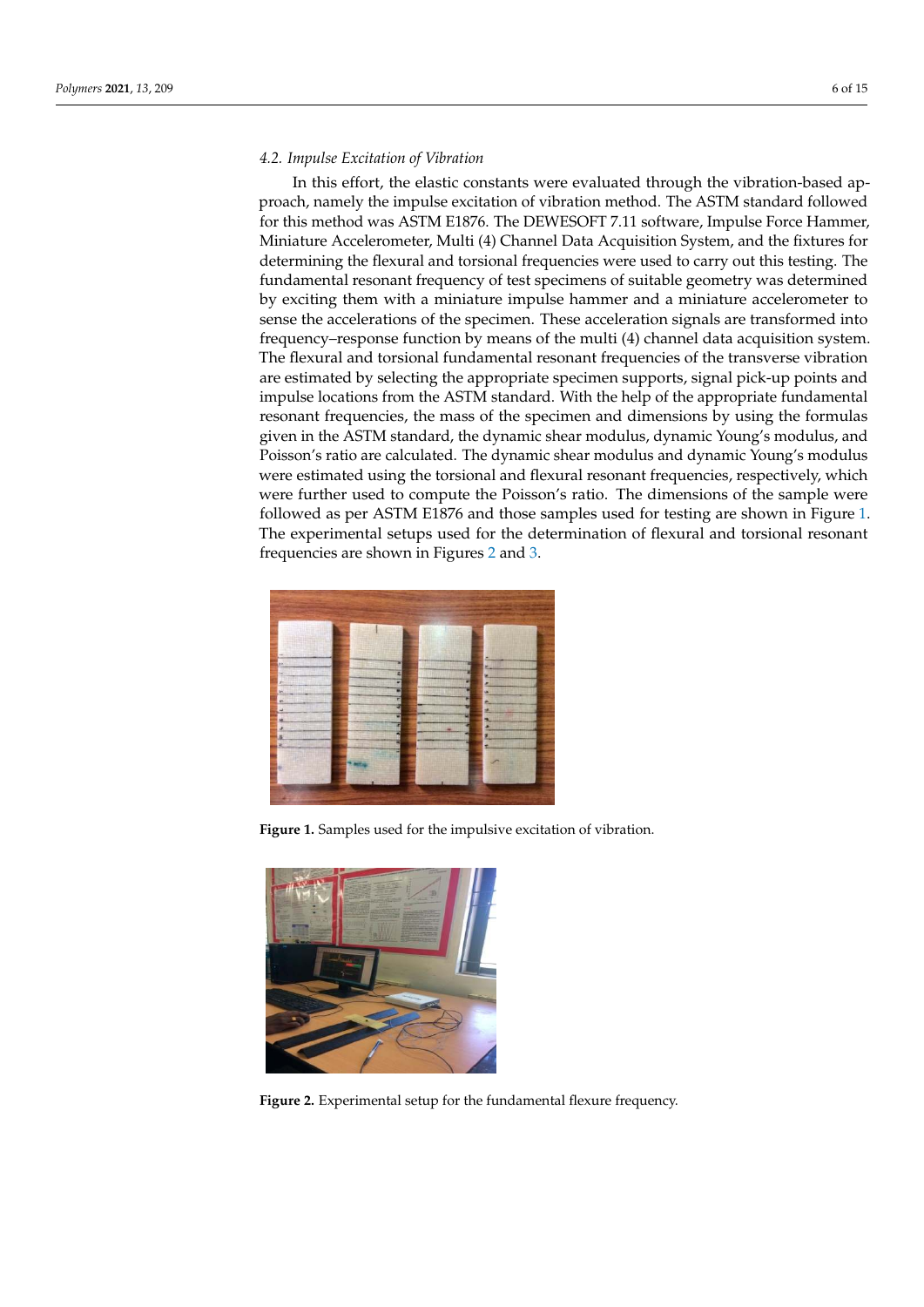

Figure 3. Experimental setup for the fundamental torsional frequency.

#### **5. Modal Test**

Experimental modal tests were performed on the WFBE composite plate to evaluate their dynamic characteristics. The dimension of the composite plate used for modal testing is  $300 \times 200 \times 5$  mm. The modal characteristics, such as mode shapes and natural frequencies, were found experimentally through modal tests using DEWESOFT 7.11 software, Impulse Force Hammer, Multi (4) Channel Data Acquisition System and the Miniature Accelerometer. The sample numbers 5 and 6, from Table 2, were taken for experimental modal analysis. The experimental setups for performing the modal tests with the clamped/free/clamped/free (CFCF) and clamped/free/free/free (CFFF) boundary conditions are shown in Figures 4 and 5.



**Figure 4.** Experimental setup for the CFCF boundary condition.



**Figure 5.** Experimental setup for the CFFF boundary condition.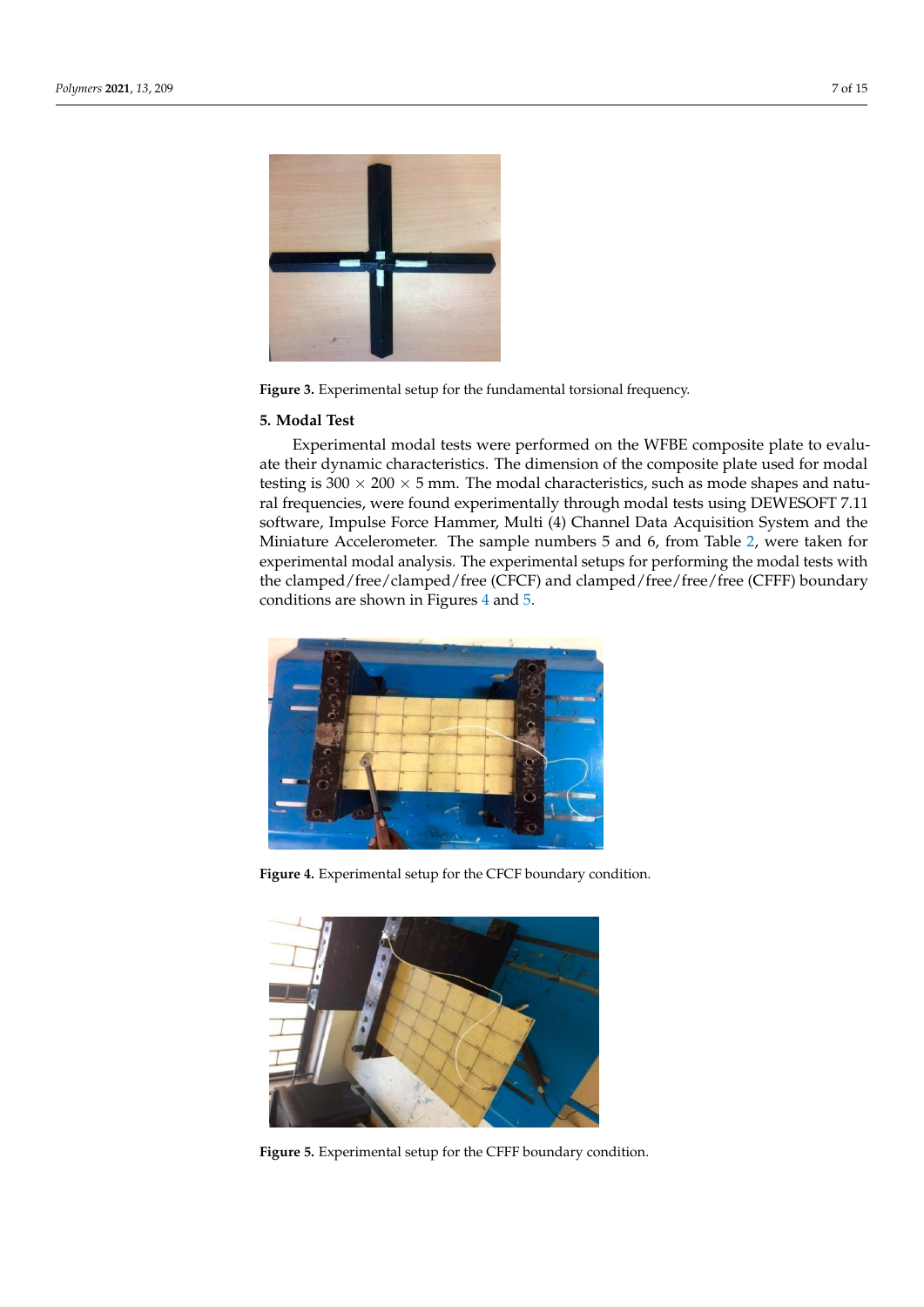#### **6. Results and Discussions**

## *6.1. Evaluation of Elastic Constants of Woven Flax/Bio Epoxy Lamina*

6.1.1. Tensile and Flexural Characteristics

It is common that the woven natural fibre fabrics were unbalanced in nature considering the advantages of warp yarn above the weft yarn. This is mainly due to the reasons such as the warp ends per cm being higher than the weft picks per cm, warp yarns are more twisted than weft yarns, warp count is better than weft count, warp crimp is insignificant than the weft crimp and warp yarns have higher hairiness than weft yarns. As it is clear that the woven flax fabric is also unbalanced in nature, it is required to determine the tensile and flexural behaviours in the longitudinal, i.e., warp and transverse, or weft directions of the WFBE composite. It is also obvious that the tensile and flexural behaviours with respect to the warp direction are superior to that in the weft direction.

The tensile and flexural characteristics of the WFBE composite are shown in Table 3. From the experimental data shown in Table 3, it is obvious that the tensile and flexural behaviours along the warp direction of both composites are better than that of weft direction. Span length: thickness ratio of 32:1 is followed in the flexural testing. It is reported in numerous studies that the increase in the span length: thickness ratio makes the flexural modulus (apparent) approaches toward the tensile modulus. In order to study the laminated composite plate's vibration analysis, the flexural modulus (apparent tensile modulus) provides better agreement than that of the tensile modulus. This is due to the predominance of the bending response than the shear response of these structures.

|       |                                                                | <b>Tensile Characteristics</b> |                           | <b>Flexure Characteristics</b> |                                     |        |         |
|-------|----------------------------------------------------------------|--------------------------------|---------------------------|--------------------------------|-------------------------------------|--------|---------|
|       | Young's modulus<br>Ultimate tensile<br>strength (MPa)<br>(GPa) |                                | Flexural modulus<br>(GPa) |                                | Ultimate flexural<br>strength (MPa) |        |         |
| Warp  | Weft                                                           | Warp                           | Weft                      | Warp                           | Weft                                | Warp   | Weft    |
| 6.385 | 6.254                                                          | 84.66                          | 78.66                     | 6.183                          | 5.620                               | 116.53 | 109.202 |

**Table 3.** Tensile and flexural properties of the woven Flax/Bio epoxy (WFBE) composite.

6.1.2. Impulse Excitation of Vibration

The estimated fundamental flexural ( $f_f$ ) and torsional frequencies ( $f_t$ ) using the impulse excitation of vibration approach are given in Table 4.

**Table 4.** Flexural (*f f* ) and Torsional frequencies (*ft*).

| Flexural Frequencies $(f_f)$ , Hz |         |         | Torsional Frequencies $(f_t)$ , Hz |  |  |
|-----------------------------------|---------|---------|------------------------------------|--|--|
| Warp                              | Weft    | Warp    | Weft                               |  |  |
| 637.750                           | 650.000 | 756.250 | 731.250                            |  |  |

The determined flexural ( $f_f$ ) and torsional frequencies ( $f_t$ ) are used in the formulae from ASTM standard E1876 for calculating the elastic constants of WFBE composite lamina. The elastic constants of WFBE composite lamina calculated using the determined frequencies from the impulse excitation of the vibration-based approach are provided in Table 5.

**Table 5.** Elastic constants of WFBE composites.

| <b>Elastic Constants</b> | <b>Experimental Results</b> |
|--------------------------|-----------------------------|
| $E_1$ (GPa)              | 5.968                       |
| $E2$ (GPa)               | 5.392                       |
| $G_{12}$ (GPa)           | 1.53                        |
| $\mu_{12}$               | 0.396                       |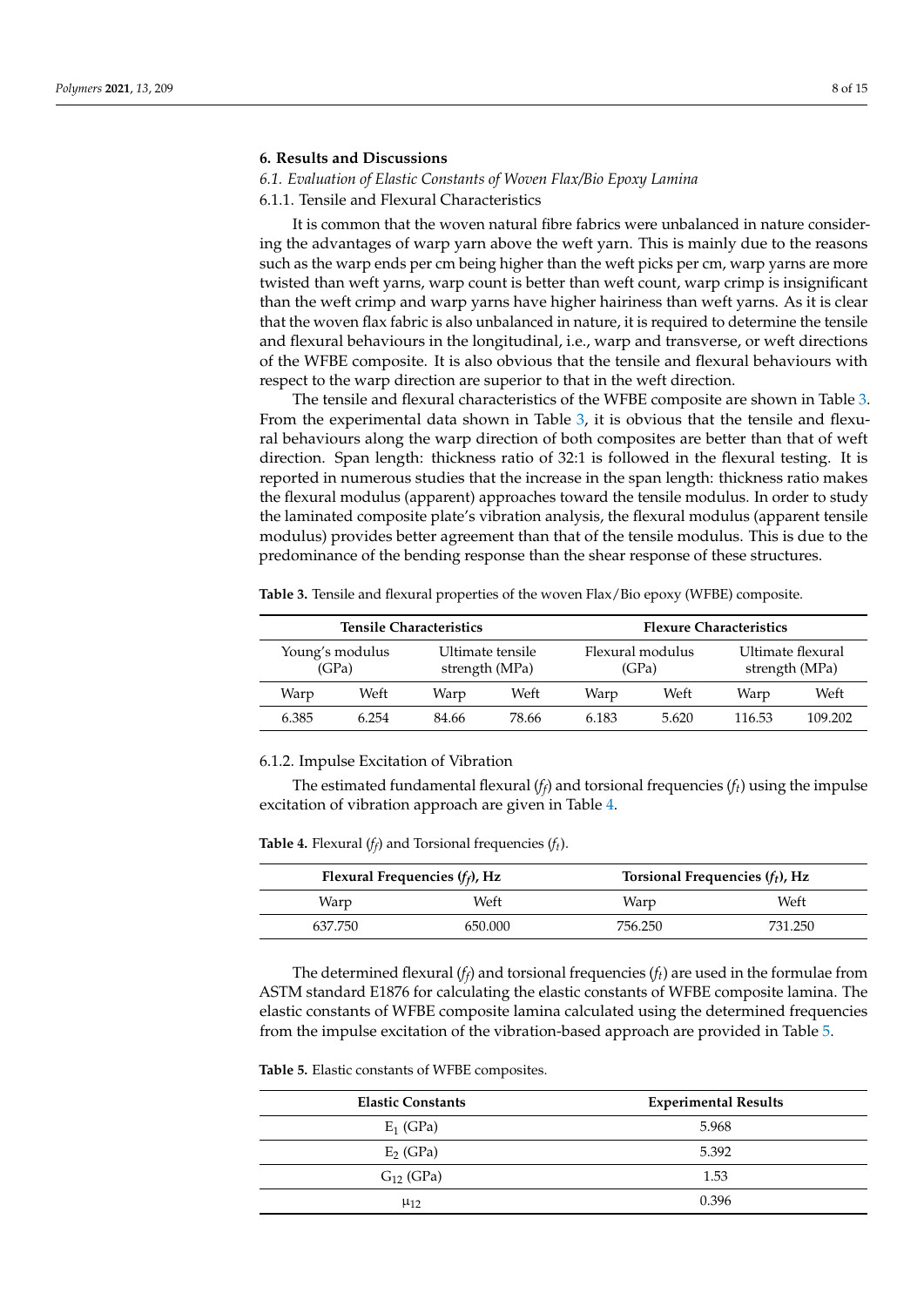The elastic moduli determined through the flexural testing come nearby to the elastic modulus obtained from the impulse excitation of vibration-based approach. This validation tends to consider that the other elastic constants obtained from the impulse excitation of vibration-based approach are also flawless. Hence, in this work, the elastic constants obtained from the impulse excitation of vibration-based approach were used in the simulation of the composite plate's dynamic characteristics.

#### *6.2. Modal Analysis of Composite Plates*

An FE model was evolved to probe the dynamic behaviours of the WFBE composite plate using the FEA Software (ANSYS-APDL/Modal Analysis). In order to carry out the simulation, the element type used was SHELL181, which is a four-node element with six degrees of freedom at each node, i.e., translations in the x, y, and z directions, and rotations about the x, y, and z axes generally used for modelling the layered composite. While modelling in software, the layup method was used to specify the number of layers and the orientation of the specimen. As it is *h*-FEM, the number of elements is increased up to the convergence of results. Convergence occurs when the mesh density is  $25 \times 25$ .

For the corroboration of the FE model, the simulations on the modal analysis were performed for the combinations such as sample 5 and sample 6 obtained from the RSM model which is given in Table 2. The simulations were performed on both samples with the consideration of the laminated plate made of eight layers. From the RSM table, it should be noted that sample 5 has a CFFF boundary condition and sample 6 has a CFCF boundary condition.

#### Similarity of the Experimental and Numerical Outcomes

The fabrication of laminated PFRP composite plates and tailoring the structural characteristics of laminated PFRP composite plates are achievable only due to the availability of reinforcement in woven fabric type. As samples 5 and 6 are used in the numerical simulation and its experimental counterpart, the comparison of the natural frequencies are made among them. Table 6 shows the natural frequencies of numerical and experimental investigations as well as the deviation between those two results. The finite element model is corroborated by correlating the natural frequencies determined from the Finite Element software and the natural frequencies obtained through experimental modal tests.

**Table 6.** Comparison of the experimental and numerical results.

|        | Modes    | Numerical<br><b>Results</b><br>(Predicted) | Experimental<br><b>Results</b><br>(Actual) | % Deviation |
|--------|----------|--------------------------------------------|--------------------------------------------|-------------|
| Mode 1 | Sample 5 | 18.547                                     | 20.271                                     | 8.50        |
|        | Sample 6 | 118.65                                     | 127.77                                     | 7.14        |
| Mode 2 | Sample 5 | 53.248                                     | 57.782                                     | 8.16        |
|        | Sample 6 | 161.16                                     | 171.71                                     | 6.55        |
| Mode 3 | Sample 5 | 134.22                                     | 142.12                                     | 5.89        |
|        | Sample 6 | 335.83                                     | 365.63                                     | 8.87        |
| Mode 4 | Sample 5 | 195.82                                     | 210.91                                     | 7.71        |
|        | Sample 6 | 398.11                                     | 434.19                                     | 9.06        |
| Mode 5 | Sample 5 | 334.52                                     | 357.86                                     | 6.98        |
|        | Sample 6 | 522.96                                     | 565.67                                     | 8.17        |
| Mode 6 | Sample 5 | 360.5                                      | 392.18                                     | 8.79        |
|        | Sample 6 | 582.5                                      | 659.42                                     | 13.21       |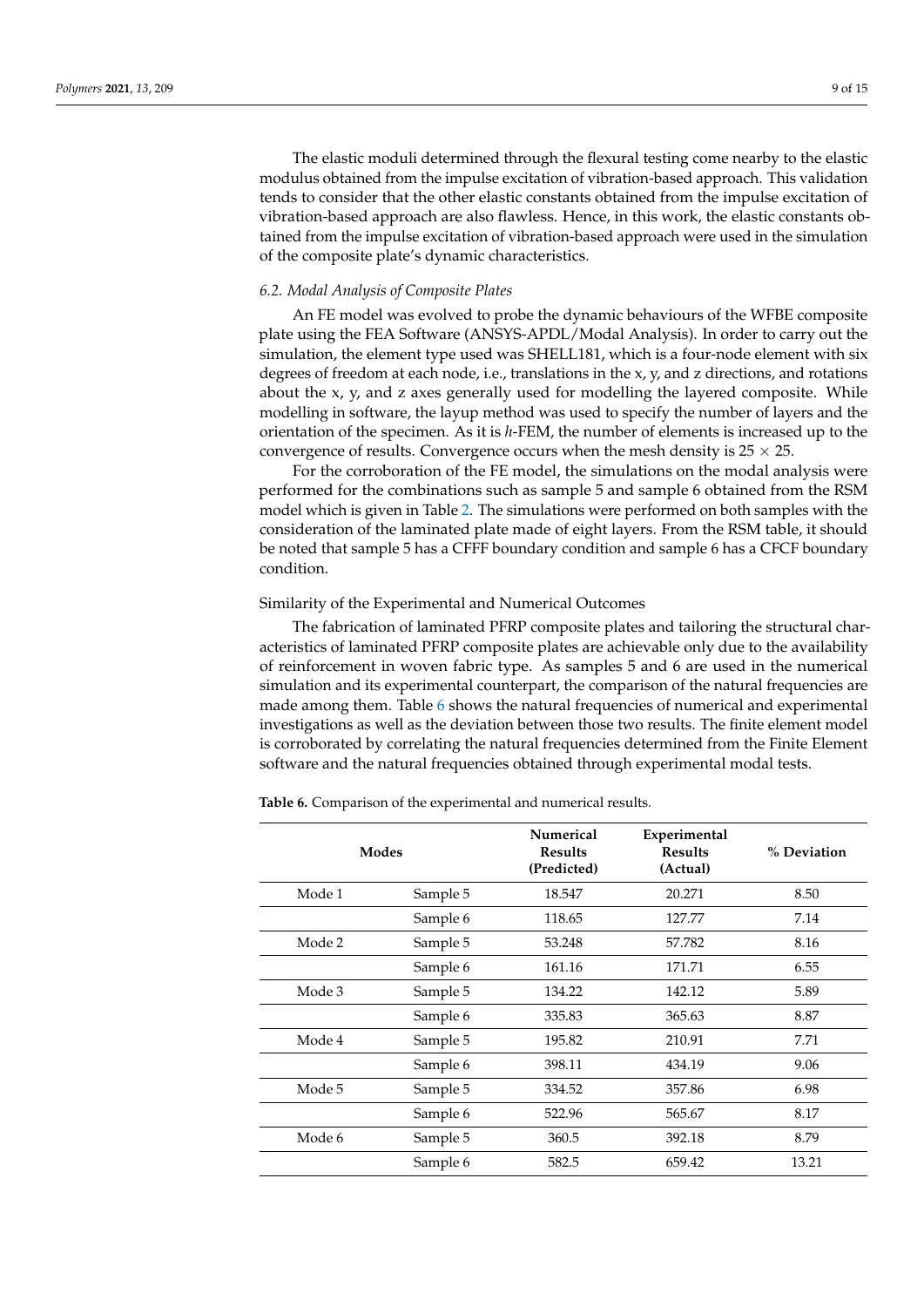In Table 6, a satisfied agreement was obtained in observing the deviation between those two results, which is less than 10%. The deviation between the numerical and experimental results of plant fibre composites is slightly high when compared to the numerical and experimental results of the synthetic fibre composites in various literatures. It is well known that the plant fibres are in short discontinuous form. This may be due to the nonlinear stress–strain behaviour of plant fibres, non-uniform plant fibre's shape and size, other intrinsic characteristics of plant fibres and mainly the load transferring capacity among the twisted short plant fibres and the matrix. It was suspected that the effects of short and discontinuous fibre form in yarn, twisting angle in yarn, twisting effect, and microfibril angle of fibre induce disturbances in the dynamic analysis. Even though there are some conflicts involved in laminated PFRP composites, the deviations among the numerical and experimental results are in the acceptable range, i.e., below 10%.

Since the deviation is below 10% between the experimental and numerical results, the simulation was performed for all the remaining samples presented in RSM Table 2 in order to determine its dynamic characteristics through the modal analysis using ANSYS software for the fundamental six modes. The remaining samples were also considered as eight-layered laminate during the simulation. The natural frequencies obtained through the simulation for the 20 combinations of Table 2 are shown in Table 7.

| S.no         | B.C         |              | OrientationA.R | Mode<br>$\mathbf{1}$ | Mode<br>$\overline{2}$ | Mode<br>3 | Mode<br>4 | Mode<br>5 | Mode<br>6 |
|--------------|-------------|--------------|----------------|----------------------|------------------------|-----------|-----------|-----------|-----------|
| $\mathbf{1}$ | CCCC        | $30^\circ$   | $\mathbf{1}$   | 190.12               | 384.73                 | 387.25    | 570.24    | 685.55    | 691.63    |
| 2            | CCCC        | $30^\circ$   | $\mathbf{1}$   | 190.12               | 384.73                 | 387.25    | 570.24    | 685.55    | 691.63    |
| 3            | <b>CFCF</b> | $45^\circ$   | 0.5            | 452.13               | 471.59                 | 562.38    | 733.49    | 1002.6    | 1229.5    |
| 4            | CCCC        | $30^\circ$   | 0.5            | 514.33               | 666.32                 | 932.66    | 1308.8    | 1318.2    | 1465.9    |
| 5            | <b>CFFF</b> | $0^{\circ}$  | 1.5            | 18.547               | 53.248                 | 114.22    | 185.82    | 274.52    | 330.5     |
| 6            | <b>CFCF</b> | $0^{\circ}$  | 1.5            | 118.65               | 151.16                 | 325.83    | 358.11    | 372.96    | 582.5     |
| 7            | <b>CFFF</b> | $30^\circ$   | $\mathbf{1}$   | 17.905               | 42.069                 | 105.56    | 140.22    | 154.1     | 271.41    |
| 8            | <b>CFCF</b> | $45^{\circ}$ | 1.5            | 111.58               | 154.69                 | 307.02    | 365.75    | 370.63    | 602.17    |
| 9            | <b>CFFF</b> | $30^\circ$   | $\mathbf{1}$   | 17.905               | 42.069                 | 105.56    | 140.22    | 154.1     | 271.41    |
| 10           | <b>CFCF</b> | $0^{\circ}$  | 0.5            | 476.48               | 490.88                 | 564       | 719.56    | 982.99    | 1293.8    |
| 11           | CCCC        | $0^{\circ}$  | $\mathbf{1}$   | 190.59               | 386                    | 390.22    | 564.1     | 692.37    | 702.77    |
| 12           | <b>CFFF</b> | $45^\circ$   | 1.5            | 17.312               | 58.502                 | 105.61    | 196.84    | 262.93    | 316.45    |
| 13           | CCCC        | $30^\circ$   | $\mathbf{1}$   | 190.12               | 384.73                 | 387.25    | 570.24    | 685.55    | 691.63    |
| 14           | CCCC        | $45^{\circ}$ | $\mathbf{1}$   | 189.89               | 384.35                 | 384.35    | 572.19    | 683.55    | 687.16    |
| 15           | <b>CFFF</b> | $0^{\circ}$  | $0.5\,$        | 75.72                | 104                    | 195.06    | 376.47    | 467.45    | 511.53    |
| 16           | <b>CFFF</b> | $45^{\circ}$ | 0.5            | 71.693               | 107.77                 | 202.39    | 373.03    | 441.49    | 501.78    |
| 17           | CCCC        | $30^\circ$   | $\mathbf{1}$   | 190.12               | 384.73                 | 387.25    | 570.24    | 685.55    | 691.63    |
| 18           | CCCC        | $30^\circ$   | $\mathbf{1}$   | 190.12               | 384.73                 | 387.25    | 570.24    | 685.55    | 691.63    |
| 19           | <b>CFCF</b> | $30^\circ$   | $\mathbf{1}$   | 114.65               | 134.01                 | 223.88    | 315.4     | 341.85    | 413.48    |
| 20           | CCCC        | $30^\circ$   | 1.5            | 318.6                | 493.89                 | 770.75    | 784.3     | 935.14    | 1178.8    |

**Table 7.** Modal analysis results obtained numerically.

While examining the results obtained for 20 different samples, some of the significant points are noted. Among the boundary conditions, the CCCC and CFFF boundary conditions offer maximum and minimum natural frequencies, respectively, at all ply orientations and aspect ratios. The natural frequencies obtained for all those ply orientations such as  $(0°)_{8}$ ,  $(0°/30°)_{4}$ ,  $(0°/45°)_{4}$  under CFCF and CFFF boundary conditions are examined. It is observed that an increase in fibre angle from  $0^\circ$  to  $45^\circ$  reduces the natural frequencies in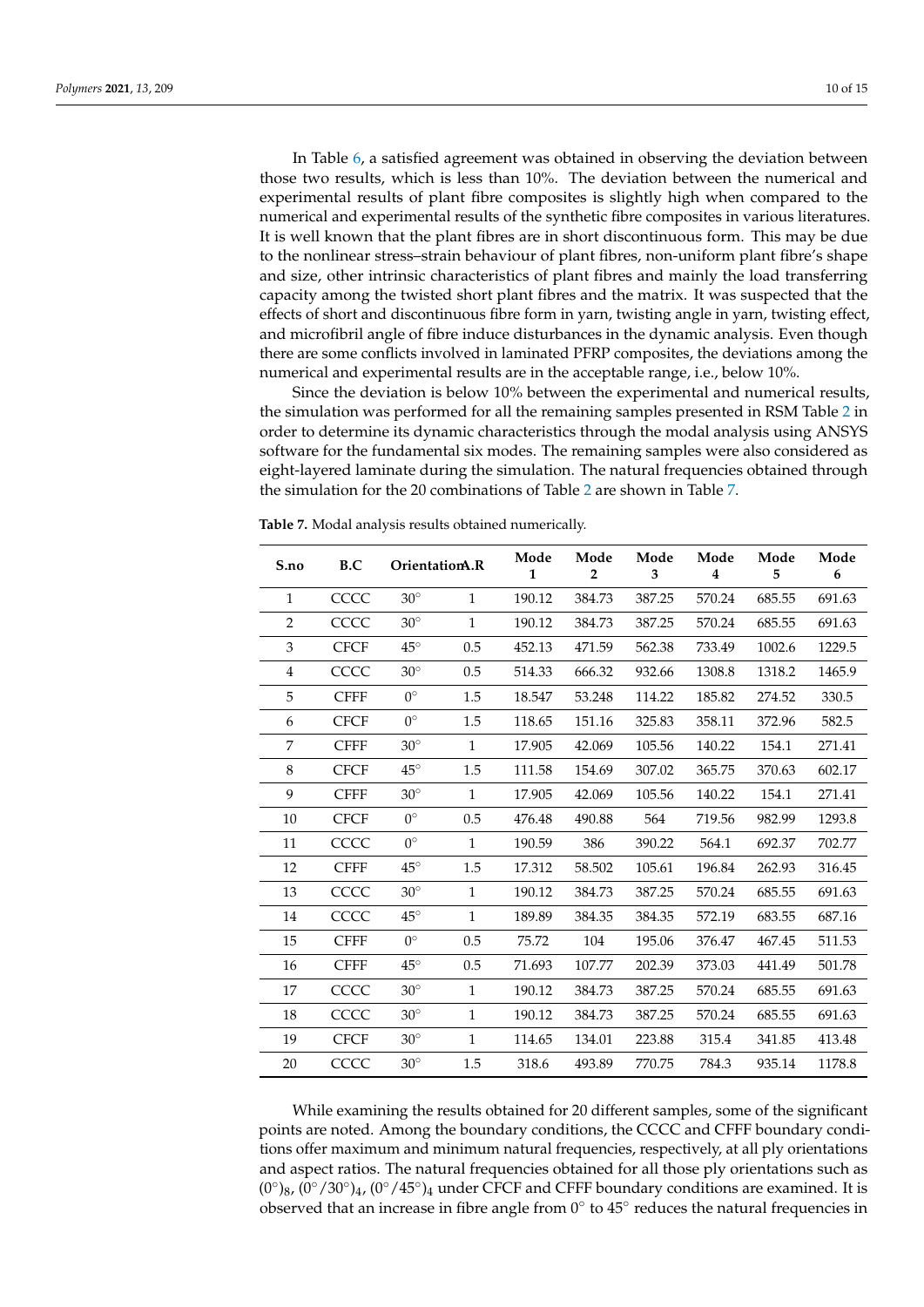the bending modes and enhances the natural frequencies in the twisting modes. It was also observed that the natural frequencies of the laminated WFBE composite plates follow an increasing trend when the aspect ratio was increased from 1 to 1.5 under the CFCF and CFFF boundary conditions. The aspect ratio of 0.5 had the highest natural frequencies at all ply orientations and boundary conditions.

As the elastic constants of both epoxy and bio epoxy are in close proximity, the dynamic characteristics of WFBE composite are closer when compared with other plant fibrebased composites such as woven jute/epoxy and woven aloe/epoxy-laminated composites (Gopalan et al., 2019). In comparison with synthetic fibre (glass or carbon)-reinforced polymer (epoxy) composite, the plant fibre-based composites would exhibit low dynamic characteristics. Although the dynamic characteristics of WFBE composite are lower than that of synthetic composite, the biodegradability of WFBE composite is incomparable.

#### *6.3. Regression Equation*

Using the numerical results presented in Table 7 and employing the ANOVA technique with the help of MINITAB software, the regression equation and contour plots for the fundamental modes are obtained. Figure 6a–c show the contour plot of natural frequency versus parameters considered in the RSM model such as ply orientation, boundary condition and aspect ratio.



**Figure 6.** Contour plots on frequency versus parameters. (**a**) ply-orientation vs. boundary condition, (**b**) aspect ratio vs. boundary condition, (**c**) aspect ratio vs. ply-orientation.

In Figure 6a–c, it can be noticed that these contour plots help determine the variation in natural frequencies among the parameters considered in this work. Table 8 shows the ANOVA quadratic model for modal analysis. From Table 8, it was found that the p-value for model was <0.05. This shows the significance of the model. The p-value of other factors such as A (boundary condition), B (ply orientation), C (aspect ratio), AC,  $B^2$ ,  $C^2$  is also <0.05. The predicted  $R^2$  value is 0.6742, which is very close to the adjusted  $R^2$  value of 0.7625. The difference among predicted  $R^2$  value and adjusted  $R^2$  value is also less than 0.2 and hence the model is significant.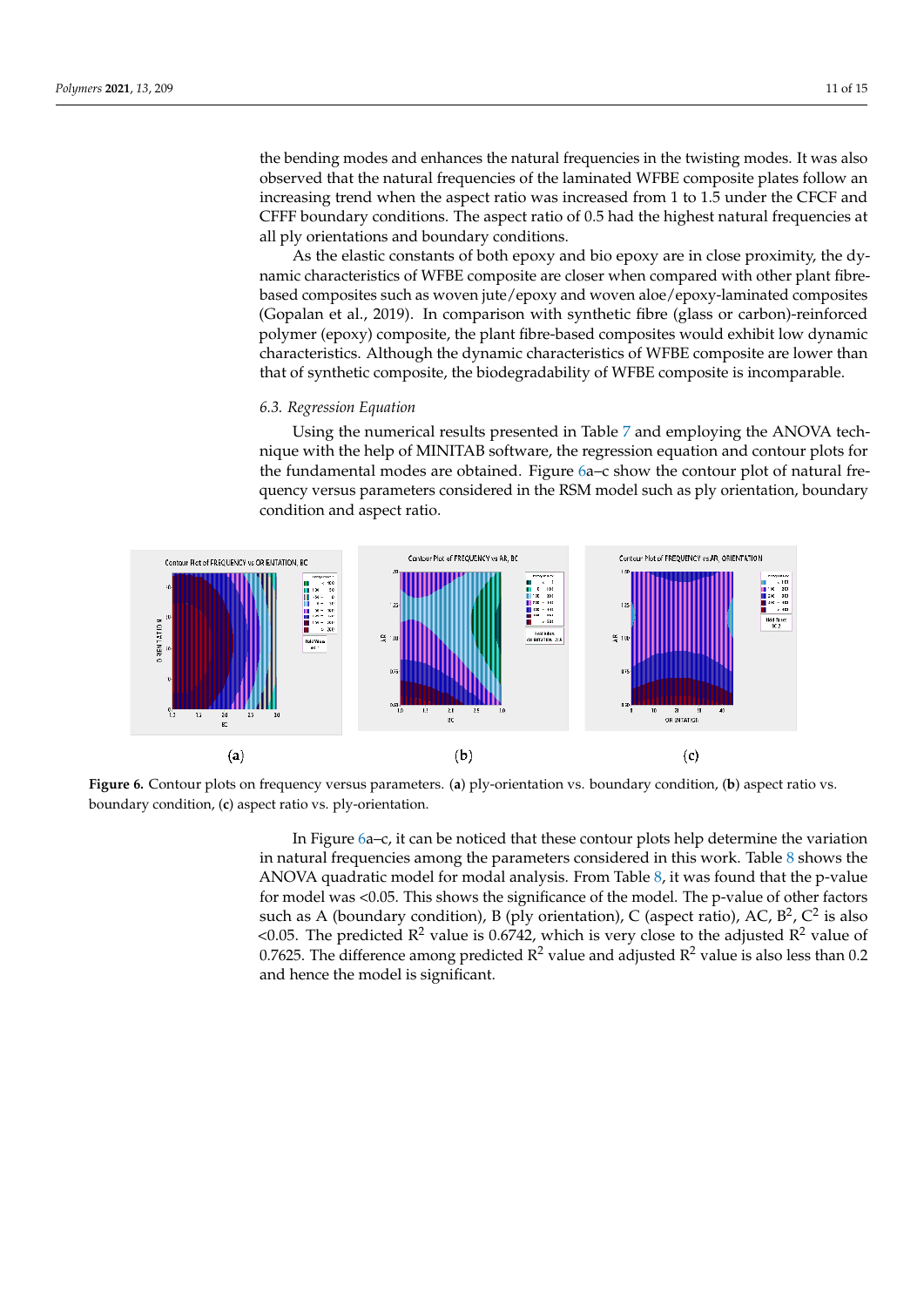| Source                   | Sum of Squares | df             | <b>Mean Square</b> | F-Value | $p$ -Value |             |
|--------------------------|----------------|----------------|--------------------|---------|------------|-------------|
| Model                    | 737,500        | 9              | 81,939.91          | 501.49  | < 0.0015   | significant |
| А                        | 64,800.00      | $\mathbf{1}$   | 64,800.00          | 396.59  | < 0.0124   |             |
| B                        | 585,900        | $\mathbf{1}$   | 585,900            | 3585.86 | < 0.0023   |             |
| C                        | 62,128.13      | 1              | 62128.13           | 380.24  | < 0.0017   |             |
| AB                       | 15006.25       | $\mathbf{1}$   | 15006.25           | 91.84   | < 0.0036   |             |
| AC                       | 506.25         | $\mathbf{1}$   | 506.25             | 3.10    | 0.1218     |             |
| BC                       | 6400.00        | $\mathbf{1}$   | 6400.00            | 39.17   | 0.0006     |             |
| $A^2$                    | 59.21          | $\mathbf{1}$   | 59.21              | 0.3624  | 0.5662     |             |
| B <sup>2</sup>           | 2131.58        | $\mathbf{1}$   | 2131.58            | 13.05   | 0.0074     |             |
| $C^2$                    | 657.89         | $\mathbf{1}$   | 657.89             | 4.03    | 0.0748     |             |
| Residual                 | 1143.75        | 7              | 163.39             |         |            |             |
| Lack of fit              | 1143.75        | 3              | 381.25             |         |            |             |
| Pure error               | 0.0000         | $\overline{4}$ | 0.0000             |         |            |             |
| Cor total                | 738,600        | 16             |                    |         |            |             |
| $\mathbb{R}^2$           | 0.7855         |                |                    |         |            |             |
| Adjusted $R^2$           | 0.7625         |                |                    |         |            |             |
| Predicted R <sup>2</sup> | 0.6742         |                |                    |         |            |             |

**Table 8.** ANOVA quadratic model for modal analysis.

Where A-boundary condition, B-ply orientation, C-aspect ratio, AB, AC, BC are interaction between two parameters,  $A^2$ ,  $B^2$ ,  $C^2$  are square of individual parameter.

The regression equation derived for the fundamental modes using the MINITAB software are given below:

Regression equation in the uncoded units for Mode 1:

*Frequency* = 1225 + 56*A* + 4.10*B* − 1821*C* − 75.0*A* <sup>2</sup> − 0.1333*B* <sup>2</sup> + 687*C* <sup>2</sup> + 0.47*AB* + 104.1*AC* + 0.69*BC* (1)

Regression equation in the uncoded units for Mode 2:

Frequency = 
$$
1662 - 350A + 2.47B - 1666C + 9.4A^2 - 0.0947B^2 + 627C^2 + 0.47AB + 94.5AC + 0.72BC
$$
 (2)

Regression equation in the uncoded units for Mode 3:

Frequency = 
$$
2137 - 238A + 12.41B - 2913C - 14.5A^2 - 0.322B^2 + 1316C^2 + 0.94AC + 53.5AC - 0.11BC
$$
 (3)

Regression equation in the uncoded units for Mode 4:

Frequency = 
$$
3082 - 632A + 10.94B - 3590C + 42.7A^2 - 0.2711B^2 + 1442C^2 + 0.60AB + 172.4AC + 0.11BC
$$
 (4)

Regression equation in the uncoded units for Mode 5:

Frequency = 
$$
3288 - 590A + 5.89B - 3693C + 30.1A^2 - 0.164B^2 + 1476C^2 + 0.34AB + 148.7AC + 0.62BC
$$
 (5)

Regression equation in the uncoded units for Mode 6:

Frequency = 
$$
3411 - 82A + 9.6B - 4680C - 95.3A^2 - 0.320B^2 + 1988C^2 + 1.18AB + 120AC + 1.79BC
$$
 (6)

where, A-boundary condition, B-ply orientation, C-aspect ratio.

These regression equations explain the influences of input parameters on natural frequencies. Furthermore, these six regression equations were used to calculate the natural frequencies of 20 combinations from the RSM in Table 2. Table 9 shows the comparison of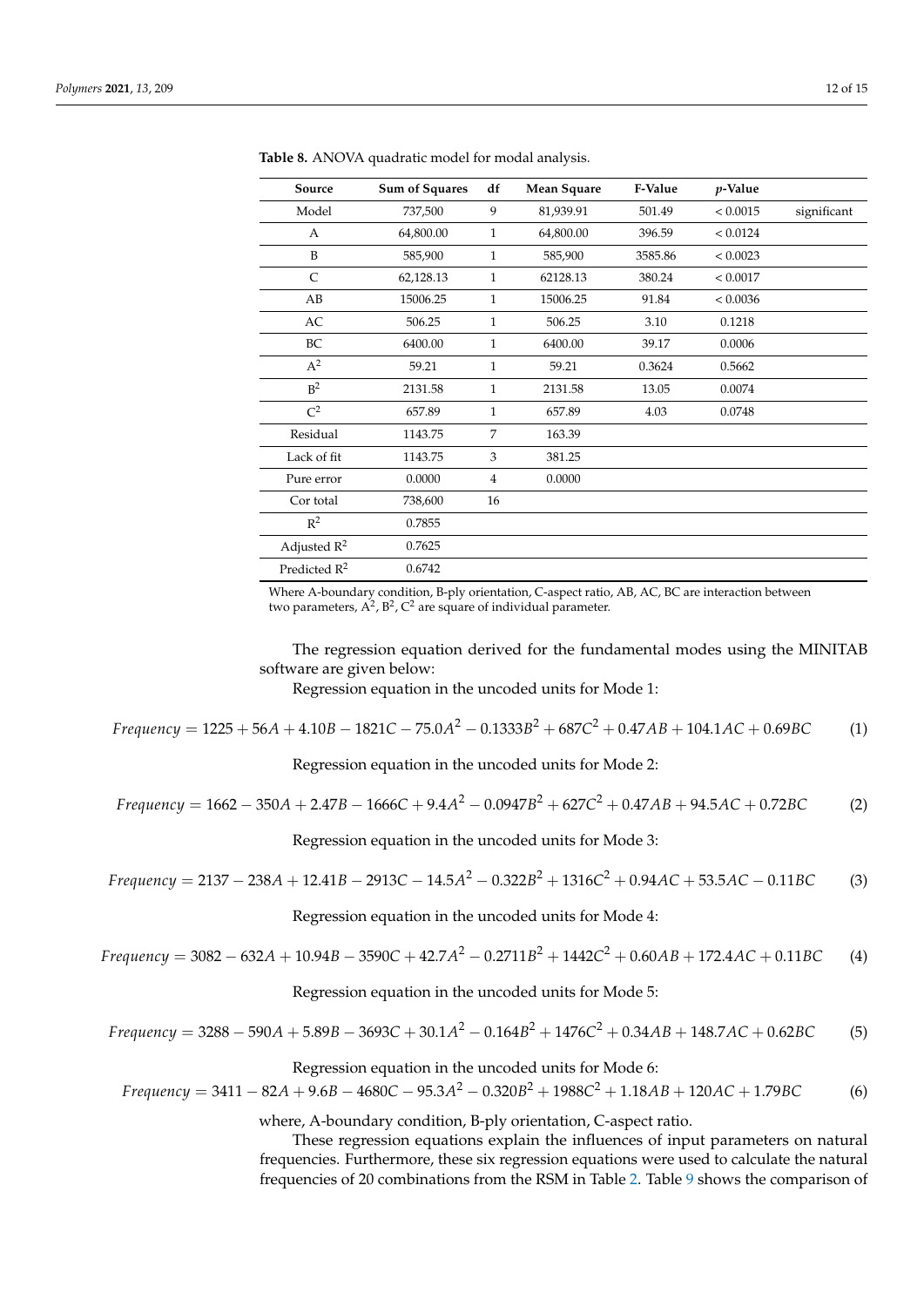the natural frequencies computed from regression equations and finite element analysis for the first three fundamental modes of all 20 combinations.

| Mode 1                  |        | Error % | Mode 2                  |        | Error % | Mode 3                  |        | Error % |
|-------------------------|--------|---------|-------------------------|--------|---------|-------------------------|--------|---------|
| <b>Regression Ansys</b> |        |         | <b>Regression Ansys</b> |        |         | <b>Regression Ansys</b> |        |         |
| 214.38                  | 190.12 | 12.76   | 401.87                  | 384.73 | 4.45    | 427.48                  | 387.25 | 10.39   |
| 214.38                  | 190.12 | 12.76   | 401.87                  | 384.73 | 4.45    | 427.48                  | 387.25 | 10.39   |
| 395.30                  | 452.13 | 12.57   | 395.32                  | 471.59 | 16.17   | 516.74                  | 562.38 | 8.12    |
| 547.10                  | 514.33 | 6.37    | 706.15                  | 666.32 | 5.98    | 892.18                  | 932.66 | 4.34    |
| 19.48                   | 18.55  | 5.04    | 43.80                   | 53.25  | 17.74   | 123.15                  | 134.22 | 8.25    |
| 114.05                  | 118.65 | 3.87    | 175.40                  | 161.16 | 8.84    | 353.56                  | 335.83 | 5.28    |
| 16.95                   | 17.91  | 5.35    | 39.51                   | 42.07  | 6.09    | 108.48                  | 105.56 | 2.76    |
| 117.85                  | 111.58 | 5.62    | 165.79                  | 154.69 | 7.18    | 337.10                  | 307.02 | 9.80    |
| 16.95                   | 17.91  | 5.35    | 36.51                   | 42.07  | 13.22   | 108.48                  | 105.56 | 2.76    |
| 432.58                  | 476.48 | 9.21    | 437.50                  | 490.88 | 10.88   | 528.23                  | 564.00 | 6.34    |
| 176.45                  | 190.59 | 7.42    | 377.24                  | 386.00 | 2.27    | 340.12                  | 390.22 | 12.84   |
| 16.36                   | 17.31  | 5.48    | 65.27                   | 58.50  | 11.57   | 118.96                  | 105.61 | 12.64   |
| 214.38                  | 190.12 | 12.76   | 401.87                  | 384.73 | 4.45    | 427.48                  | 387.25 | 10.39   |
| 173.38                  | 189.89 | 8.69    | 350.27                  | 384.35 | 8.87    | 343.88                  | 384.35 | 10.53   |
| 81.66                   | 75.72  | 7.84    | 161.35                  | 104.00 | 55.14   | 204.28                  | 195.06 | 4.73    |
| 79.70                   | 71.69  | 11.17   | 120.25                  | 107.77 | 11.58   | 225.06                  | 202.39 | 11.20   |
| 214.38                  | 190.12 | 12.76   | 401.87                  | 384.73 | 4.45    | 427.48                  | 387.25 | 10.39   |
| 214.38                  | 190.12 | 12.76   | 401.87                  | 384.73 | 4.45    | 427.48                  | 387.25 | 10.39   |
| 123.70                  | 114.65 | 7.90    | 148.32                  | 134.01 | 10.68   | 247.48                  | 223.88 | 10.54   |
| 325.18                  | 318.60 | 2.06    | 431.22                  | 493.89 | 12.69   | 660.66                  | 770.75 | 14.28   |

**Table 9.** Comparison of the natural frequencies obtained from the regression equations and finite element simulation.

This validation, shown in Table 9, further confirms the credibility of the regression equations obtained. These regression equations are helpful in estimating the natural frequencies of all other possible combinations other than the 20 combinations from the RSM in Table 2.

It was noted that the structural characteristics of the green composite (WFBE) found in this work show a compromising one to some of the synthetic composite which are used in various dynamic load bearing structural applications. This suggests that the green composite would be an effective alternative to synthetic composite. This green composite can be used in various dynamic load bearing structural applications such as car interiors, sports equipment, rail interiors, indoor panels of aircraft and marine applications.

As both the reinforcement and matrix are green in nature, the biodegradability of the green composite is good when compared to synthetic composite. Although it might be used in various applications, it can ensure more high-level applications if the stiffness of the composite is increased. As a promising scope of this work, the stiffness of the composite will be increased by increasing the volume fraction of the reinforcement in composite.

#### **7. Conclusions**

This work explored the numerical and experimental investigations on the dynamic behaviours of WFBE laminated composite plate. An optimisation technique was also adopted to determine the optimum dynamic characteristics of the composite plate from the various parameters considered. Firstly, the elastic constants of the WFBE lamina required for the vibration analysis via usual mechanical tests and the impulse excitation of vibrationbased approach were evaluated. Then, the simulation was performed using FE software with the help of the evaluated elastic constants. The numerical results obtained from the simulation were compared with the results of the experimental modal analysis carried out. A good agreement was reached among the experimental and numerical results. With the confirmed corroboration of the finite element model, the simulation was carried out for 20 different combinations derived based on the response surface methodology (RSM) model.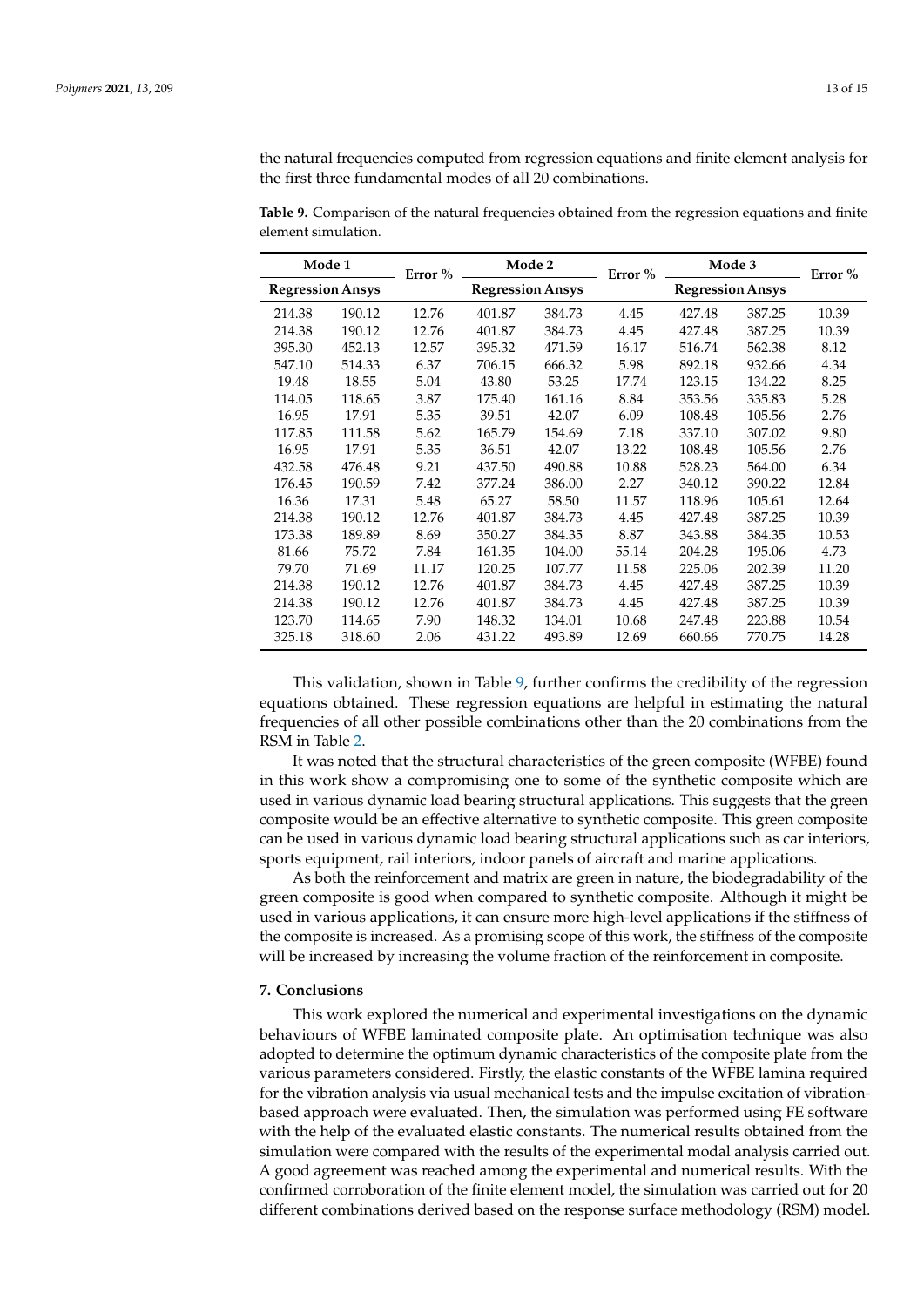Then, the regression equation for the RSM model was obtained. The results obtained using the finite element analysis and the results derived from the regression equation were compared. It was noticed that a satisfying agreement was obtained among those results. This work suggested several dynamic load-bearing structural applications with an additional scope to enhance the stiffness.

**Author Contributions:** Conceptualization, V.G. and V.S.; methodology, V.S. and C.-P.J.; software, S.M.; validation, P.C. and V.G.; formal analysis, G.M.; investigation, V.P.; resources, V.P.; data curation, V.S.; writing—original draft preparation, S.M. and V.S.; writing—review and editing, V.P. and C.-P.J.; visualization, P.C. and G.M.; supervision, V.G. and A.R.A.; project administration, V.G. and A.R.A.; funding acquisition, C.-P.J., A.R.A., and V.G. All authors have read and agreed to the published version of the manuscript.

**Funding:** This research was funded by Ministry of Science and Technology of the Republic of China (Taiwan), under grant numbers MOST 109-2221-E-194-011-MY2 and MOST 109-2923-E-194-002-MY3. Authors also acknowledge Vellore Institute of Technology to carry out this research through SEED grant.

**Institutional Review Board Statement:** Not applicable.

**Informed Consent Statement:** Not applicable.

**Data Availability Statement:** The data presented in this study are available on request from the corresponding author.

**Conflicts of Interest:** The authors declare no conflict of interest.

#### **References**

- 1. Crawley, E.F. The natural modes of graphite/epoxy cantilever plates and shells. *J. Compos. Mater.* **1979**, *13*, 195–205. [CrossRef]
- 2. Chakraborty, S.; Mukhopadhyay, M.; Mohanty, A.R. Free vibrational responses of FRP composite plates: Experimental and numerical studies. *J. Reinf. Plast. Compos.* **2000**, *19*, 535–551. [CrossRef]
- 3. Bismarck, A.; Baltazar-Y-Jimenez, A.; Sarikakis, K. Green composites as panacea? Socio-economic aspects of green materials. *Environ. Dev. Sustain.* **2006**, *8*, 445–463. [CrossRef]
- 4. Yan, L. Effect of alkali treatment on vibration characteristics and mechanical properties of natural fabric reinforced composites. *J. Reinf. Plast. Compos.* **2012**, *31*, 887–896. [CrossRef]
- 5. Prabhakaran, S.; Krishnaraj, V.; Zitoune, R. Sound and vibration damping properties of flax fiber reinforced composites. *Procedia Eng.* **2014**, *97*, 573–581. [CrossRef]
- 6. Abdellaoui, H.; Bensalah, H.; Echaabi, J.; Bouhfid, R.; Qaiss, A. Fabrication, characterization and modelling of laminated composites based on woven jute fibres reinforced epoxy resin. *Mater. Des.* **2015**, *68*, 104–113. [CrossRef]
- 7. Triki, A.; Karray, M.; Poilâne, C.; Picart, P.; Gargouri, M. Dielectric analysis of the interfacial polarization of alkali treated woven flax fibers reinforced epoxy composites. *J. Electrost.* **2015**, *76*, 67–72. [CrossRef]
- 8. Sodoke, K.F.; Laperrière, L.; Toubal, L.; Khakestar, R.S. Fuzzy logic response to Young's modulus characterization of a flax–epoxy natural fiber composite. *Mater. Des.* **2016**, *89*, 273–285. [CrossRef]
- 9. Bensadoun, F.; Vallons, K.A.M.; Lessard, L.B.; Verpoest, I.; Van Vuure, A.W. Fatigue behaviour assessment of flax–epoxy composites. *Compos. Part A Appl. Sci. Manuf.* **2016**, *82*, 253–266. [CrossRef]
- 10. Daoud, H.; Rebiere, J.L.; Makni, A.; Taktak, M.; El Mahi, A.; Haddar, M. Numerical and experimental characterization of the dynamic properties of flax fiber reinforced composites. *Int. J. Appl. Mech.* **2016**, *8*, 1650068. [CrossRef]
- 11. Saidane, E.H.; Scida, D.; Assarar, M.; Sabhi, H.; Ayad, R. Hybridisation effect on diffusion kinetic and tensile mechanical behaviour of epoxy based flax–glass composites. *Compos. Part A Appl. Sci. Manuf.* **2016**, *87*, 153–160. [CrossRef]
- 12. Rajesh, M.; Pitchaimani, J. Experimental investigation on buckling and free vibration behavior of woven natural fiber fabric composite under axial compression. *Compos. Struct.* **2017**, *163*, 302–311. [CrossRef]
- 13. Rajesh, M.; Pitchaimani, J. Mechanical properties of natural fiber braided yarn woven composite: Comparison with conventional yarn woven composite. *J. Bionic Eng.* **2017**, *14*, 141–150. [CrossRef]
- 14. Kumar, A.; Yadav, A. Experimental investigation of solar–powered desiccant cooling system by using composite desiccant "CaCl2/jute". *Environ. Dev. Sustain.* **2017**, *19*, 1279–1292. [CrossRef]
- 15. Torres, J.P.; Vandi, L.J.; Veidt, M.; Heitzmann, M.T. The mechanical properties of natural fibre composite laminates: A statistical study. *Compos. Part A Appl. Sci. Manuf.* **2017**, *98*, 99–104. [CrossRef]
- 16. Suthenthiraveerappa, V.; Gopalan, V. Elastic constants of tapered laminated woven jute/epoxy and woven aloe/epoxy composites under the influence of porosity. *J. Reinf. Plast. Compos.* **2017**, *36*, 1453–1469. [CrossRef]
- 17. Kureemun, U.; Ravandi, M.; Tran, L.Q.N.; Teo, W.S.; Tay, T.E.; Lee, H.P. Effects of hybridization and hybrid fibre dispersion on the mechanical properties of woven flax-carbon epoxy at low carbon fibre volume fractions. *Compos. Part B Eng.* **2018**, *134*, 28–38. [CrossRef]